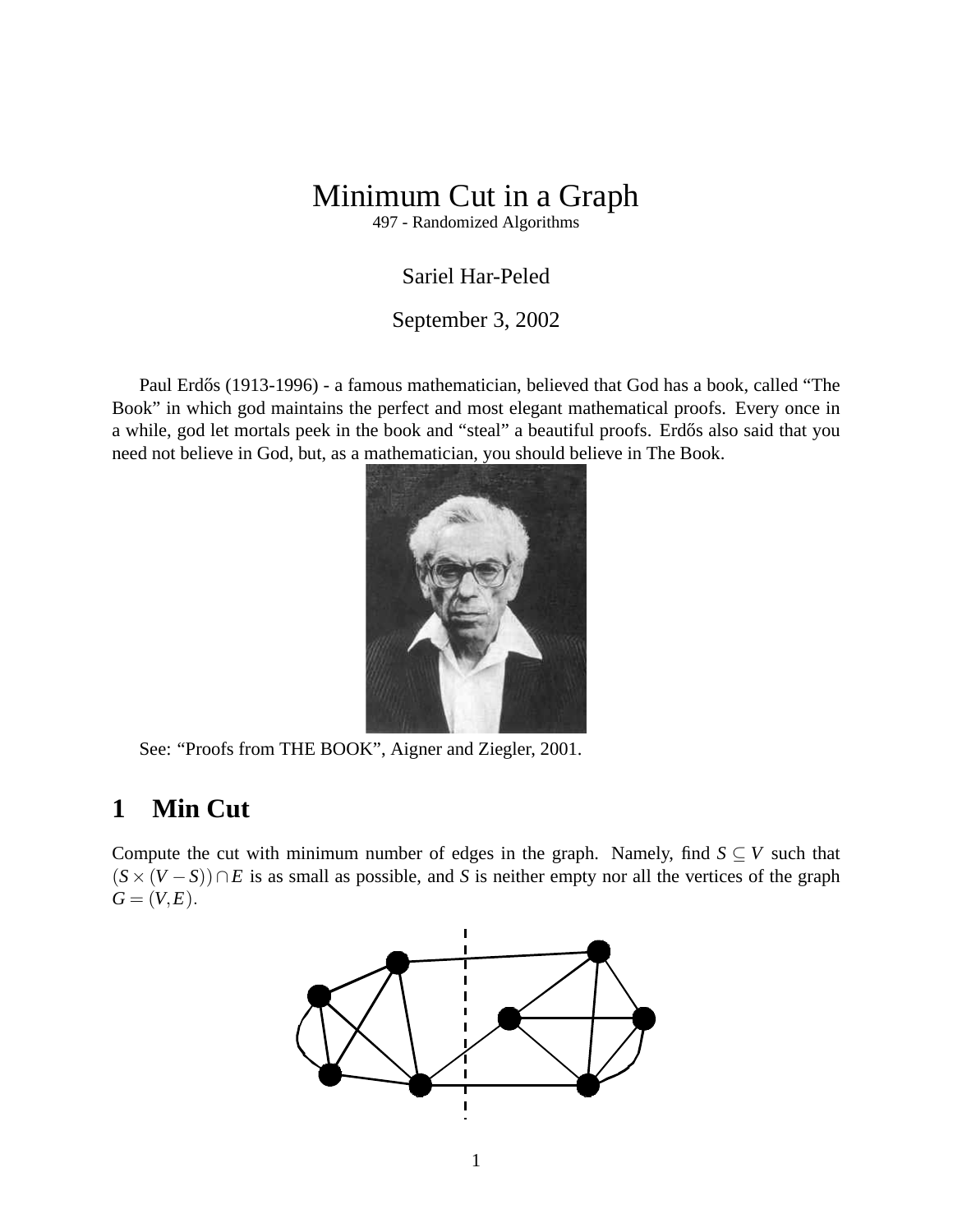#### **1.1 Some Definitions**

**Definition 1.1** The conditional probability of *X* given *Y* is

$$
\Pr\left[X = x \middle| Y = y\right] = \frac{\Pr\left[(X = x) \cap (Y = y)\right]}{\Pr\left[Y = y\right]}.
$$

An equivalent, useful statement of this is that:

$$
\Pr\left[\left(X=x\right) \cap \left(Y=y\right)\right] = \Pr\left[X=x|Y=y\right] * \Pr\left[Y=y\right]
$$

Two events *X* and *Y* are independent, if  $P\left[X = x \cap Y = y\right] = P\left[X = x\right] * P\left[Y = y\right]$ . In particular, if *X* and *Y* are independent, then

$$
\Pr\left[X = x \middle| Y = y\right] = \Pr\left[X = x\right].
$$

Let  $\eta_1, \ldots, \eta_n$  be *n* events which are not necessarily independent. Then,

$$
\Pr\left[\cap_{i=1}^{n}\eta_{i}\right] = \Pr\left[\eta_{1}\right] * \Pr\left[\eta_{2} \,\middle|\, \eta_{1}\right] * \Pr\left[\eta_{3} \,\middle|\, \eta_{1} \cap \eta_{2}\right] * \ldots * \Pr\left[\eta_{n} \,\middle|\, \eta_{1} \cap \ldots \cap \eta_{n-1}\right]
$$

# **2 Algorithm**

The basic operation, is edge contraction:



The new graph is denoted by *G*/*xy*.

Operation can be implemented in  $O(n)$  time for a graph with *n* vertices (how?).

**Observation 2.1** *The size of the in G*/*xy is at least as large as the cut in G (as long as G*/*xy as at least one edge). Since any cut in G*/*xy has a corresponding cut of the same cardinality in G.*

**Observation 2.2** *Let e*1,...,*en*−<sup>2</sup> *be a sequence of edges in G, such that none of them is in the mincut, and such that*  $G' = G/{e_1, \ldots, e_{n-2}}$  *is a single multi-edge. Then, this multi-edge correspond to the min-cut in G.*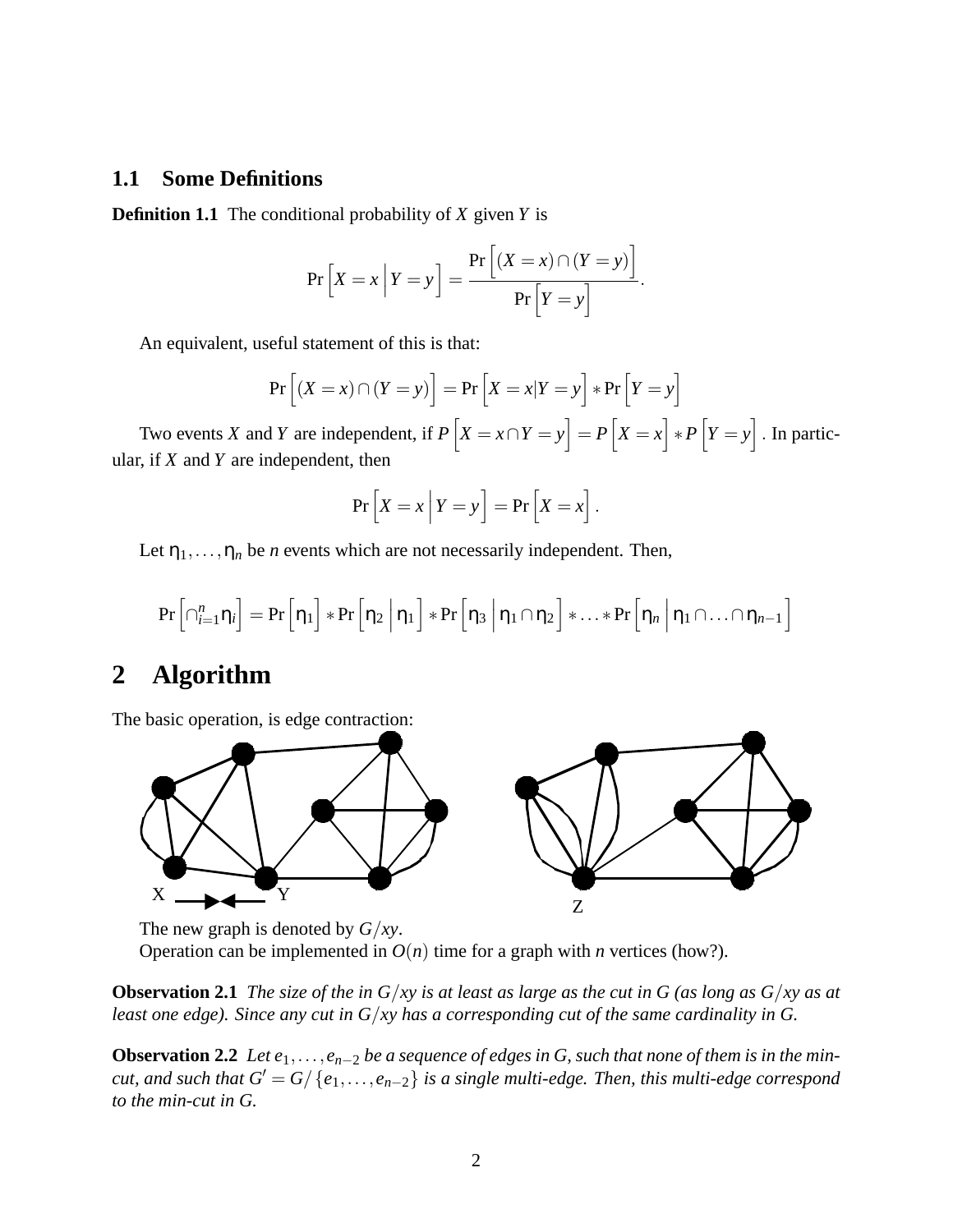**Idea:** Let us find a sequence of edges  $e_1, \ldots, e_{n-2}$ , such that  $G / \{e_1, \ldots, e_{n-2}\}$  corresponds to the minimum cut.

**Problem:** Argumentation is circular, how can we find a sequence of edges that are not in the cut without knowing what the cut is???

**Lemma 2.3** *If a graph G has a min-cut of size k, and it has n vertices, then*  $|E(G)| \geq kn/2$ *.* 

*Proof:* Vertex degree is at least *k*. Now count the number of edges...

**Lemma 2.4** *If we pick in random an edge e from a graph G, then with probability at most* 2/*n it belong to the min-cut.*

*Proof:* There are at least  $nk/2$  edges in the graph and exactly k edges in the cut. Thus, the probability of picking an edge from the min-cut is small then  $k/(nk/2) = 2/n$ .

**Algorithm** MinCutInner(*G*)  $G_0 \leftarrow G$  $i = 0$ **while** *G<sup>i</sup>* has more than two vertices **do** Pick randomly an edge *e<sup>i</sup>* from the edges of *G<sup>i</sup>*  $G_{i+1} \leftarrow G_i/e_i$  $i \leftarrow i+1$ Let  $(S, V - S)$  be the cut in the original graph corresponding to  $G_i$ **return**  $(S, V - S)$ 

**Observation 2.5** MinCutInner *runs in O* $(n^2)$  time.

**Observation 2.6** *The algorithm always outputs a cut, and the cut is not smaller than the minimum cut.*

**Lemma 2.7** MinCutInner *outputs the min cut in probability*  $\geq 2/n(n-1)$ *.* 

*Proof:* Let  $\eta_i$  be the event that  $e_i$  is not in the min-cut of  $G_i$ . Clearly, MinCut outputs the minimum cut if  $\eta_0, \ldots, \eta_{n-3}$  all happen (namely, all edges picked are outside the min cut).

By the above lemma,

$$
\Pr\left[\eta_i \middle| \eta_1 \cap \ldots \cap \eta_{i-1}\right] \ge 1 - \frac{2}{|V(G_i)|} = 1 - \frac{2}{n-i}
$$

Thus,

$$
\Pr\left[\eta_0 \cap \ldots \cap \eta_{n-2}\right] = \Pr\left[\eta_0\right] * \Pr\left[\eta_1 \mid \eta_0\right] * \Pr\left[\eta_2 \mid \eta_0 \cap \eta_1\right] \\
* \ldots * \Pr\left[\eta_{n-3} \mid \eta_0 \cap \ldots \cap \eta_{n-4}\right]
$$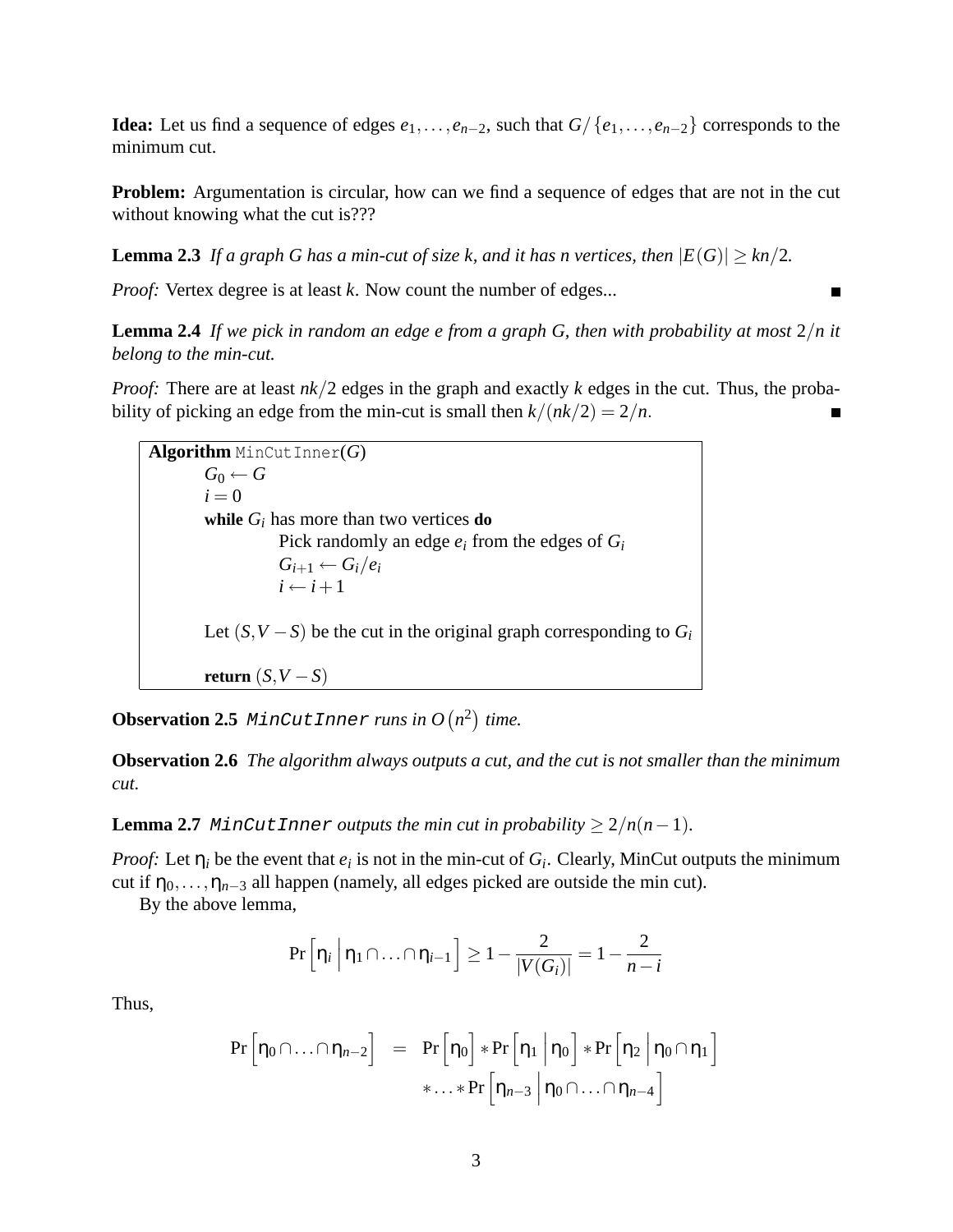Thus,

$$
\Pr\left[\eta_0 \cap \ldots \cap \eta_{n-2}\right] \ge \prod_{i=0}^{n-3} \left(1 - \frac{2}{n-i}\right) = \prod_{i=0}^{n-3} \frac{n-i-2}{n-i} = \frac{n-2}{n} * \frac{n-3}{n-1} * \frac{n-4}{n-2} \ldots
$$

$$
= \frac{2}{n \cdot (n-1)}.
$$

**Definition 2.8** (informal) Amplification is the process of running an experiment again and again till the things we want to happed with good probability.

Let MinCut be the algorithm that runs MinCutInner  $n(n-1)$  times and return the minimum cut computed.

**Lemma 2.9** *The probability that MinCut fails to return the min-cut is*  $< 0.14$ *.* 

*Proof:* The probability of failure is at most

$$
\left(1 - \frac{2}{n(n-1)}\right)^{n(n-1)} \le \exp\left(-\frac{2}{n(n-1)} \cdot n(n-1)\right) = \exp(-2) < 0.14,
$$

since  $1 - x \le e^{-x}$  for  $0 \le x \le 1$ , as you can *(and should)* verify.

**Theorem 2.10** *One can compute the min-cut in*  $O(n^4)$  *time with constant probability to get a correct result. In*  $O(n^4 \log n)$  time the min-cut is returned with high probability.

Note: that the algorithm is extremely simple, can we push the basic idea further and get faster algorithm? (or alternatively, can we complicate things, and get a faster algorithm?)

So, why is the algorithm needs so many executions? Because the probability deteriorates very quickly once the graph becomes small. The probability for success in contracting the graph till it has *t* vertices is:

$$
\Pr\left[\eta_0 \cap \ldots \cap \eta_{n-t-1}\right] \ge \prod_{i=0}^{n-t-1} \left(1 - \frac{2}{n-i}\right) = \prod_{i=0}^{n-t-1} \frac{n-i-2}{n-i}
$$

$$
= \frac{n-2}{n} * \frac{n-3}{n-1} * \frac{n-4}{n-2} \ldots = \frac{t(t-1)}{n \cdot (n-1)}
$$

.

Thus, as long as *t* is large (that is  $t \geq n/c$ , where *c* is a constant), the probability of hitting the cut is pretty small.

**Observation 2.11** *As the graph get smaller, the probability to make a bad choice increases.*

**Observation 2.12** *Intuitive idea: Run the algorithm more times when the graph get small.*

Contract( *G*,*t* ) **while**  $|V(G)| > t$  do Pick a random edge *e* in *G*.  $G \leftarrow G/e$ **return** *G*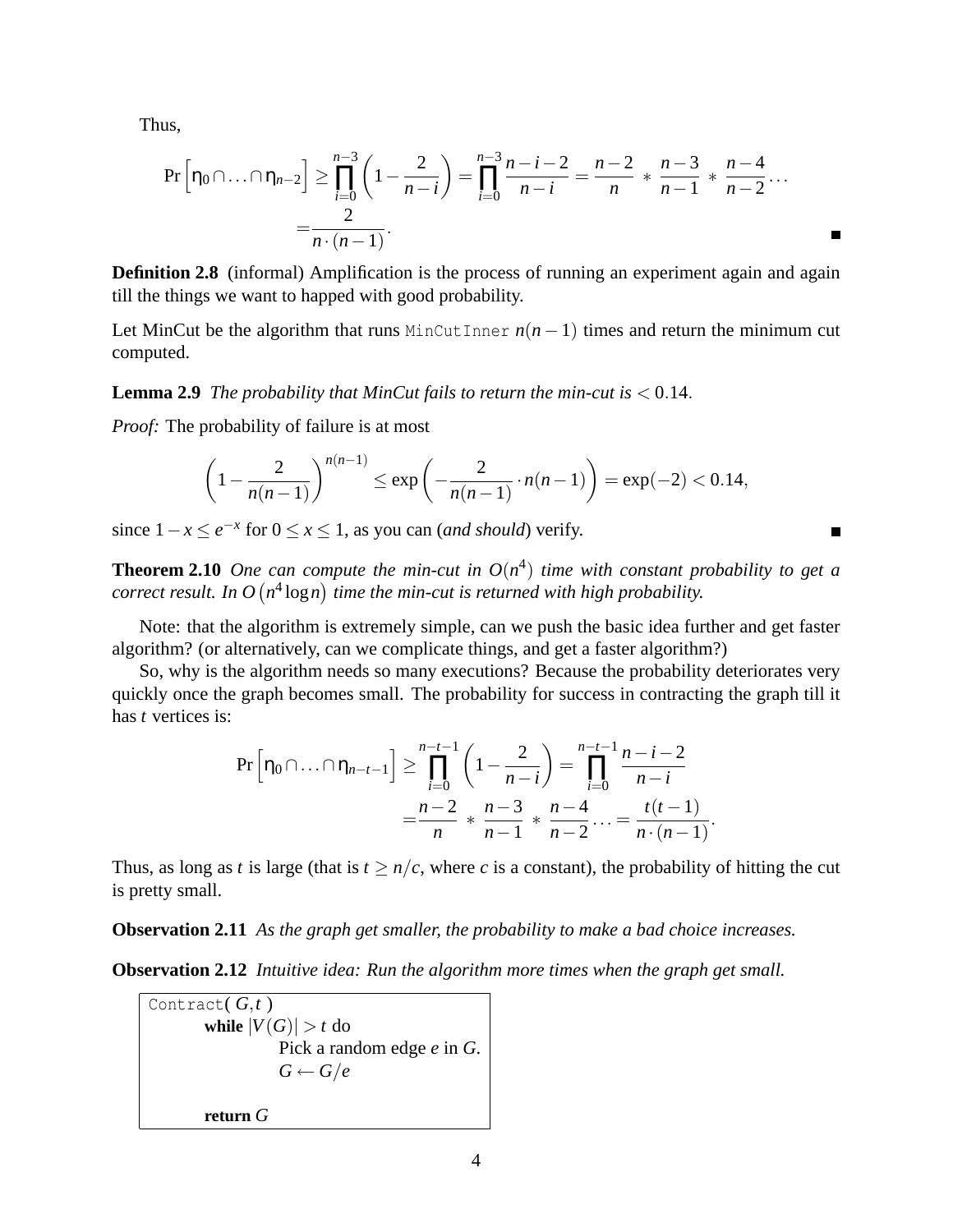Namely, Contract( *G*, *t*) shrinks *G* till it has only *t* vertices.

FastCut $(G = (V, E))$ INPUT: *G* multigraph **begin**  $n \leftarrow |V(G)|$ **if**  $n \leq 6$  **then** compute min-cut of *G* using brute force and return cut.  $t \leftarrow n/$ √ 2  $H_1 \leftarrow$  Contract $(G,t)$  $H_2 \leftarrow$  Contract $(G,t)$  /\* Contract is randomized!!! \*/  $X_1 \leftarrow$  FastCut $(H_1)$  $X_2 \leftarrow$  FastCut  $(H_2)$ **return** the smaller cut out of  $X_1$  and  $X_2$ . **end**

**Lemma 2.13** *The running time of FastCut(G) is*  $O(n^2 \log n)$ *, where*  $n = |V(G)|$ *.* 

*Proof:* Well, we perform two calls to Contract $(G,t)$  which takes  $O(n^2)$  time. And then we perform two recursive calls, on the resulting graphs. We have:

$$
T(n) = O(n^2) + 2T\left(\frac{n}{\sqrt{2}}\right)
$$

The solution to this recurrence is  $O(n^2 \log n)$  as one can easily (and should) verify.

**Exercise 2.14** *Show that one can modify FastCut so that it uses only*  $O(n^2)$  *space.* 

**Lemma 2.15** *The probability that*  $\text{Contract}(G,t)$  *had* not *contracted the min-cut is at least*  $1/2$ .

**Theorem 2.16** FastCut finds the min-cut with probability larger than  $\Omega(1/\log n)$ .

*Proof:* Let *P*(*t*) be the probability that the algorithm succeeds on a graph with *t* vertices.

The probability to succeed in the first call on  $H_1$  is the probability that Contract did not hit the min cut (this probability is larger than  $1/2$  by the above lemma), times the probability that the algorithm succeeded on  $H_1$  (those two events are independent. Thus, the probability to succeed on the call on  $H_1$  is at least  $(1/2) * P(t)$ √  $\overline{2}$ ), Thus, the probability to fail on  $H_1$  is  $\leq 1-\frac{1}{2}$  $\frac{1}{2}P\left(\frac{t}{\sqrt{2}}\right)$ 2  $\big).$ 

The probability to fail on both  $H_1$  and  $H_2$  is smaller than

$$
\left(1-\frac{1}{2}P\left(\frac{t}{\sqrt{2}}\right)\right)^2.
$$

And thus, the probability for the algorithm to succeed is

$$
P(t) \geq 1 - \left(1 - \frac{1}{2}P\left(\frac{t}{\sqrt{2}}\right)\right)^2 = P\left(\frac{t}{\sqrt{2}}\right) - \frac{1}{4}\left(P\left(\frac{t}{\sqrt{2}}\right)\right)^2.
$$